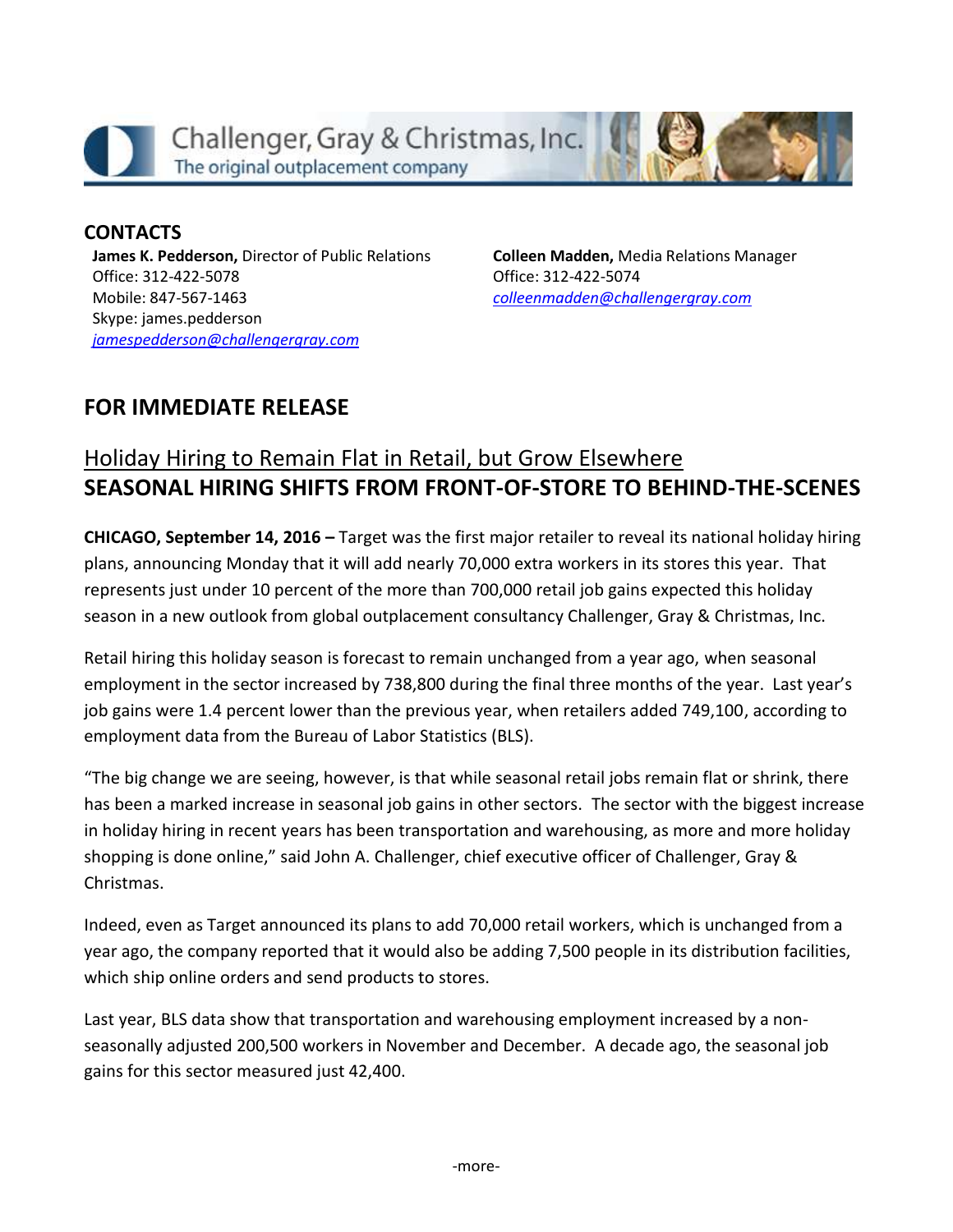FedEx and UPS, alone, announced plans to add 150,000 extra holiday workers last year. Both are expected to announce hiring plans soon and the expectation is that they will add at least 150,000 between them again this year.

Radial, which operates distribution and call centers throughout North America and Europe is planning to increase its global headcount by 20,000 for the upcoming holiday season, according to a recent report.

"We continue to move from brick-and-mortar toward click-and-order. But even in the internet era of holiday shopping that means that brick-and-mortar fulfillment facilities need seasonal workers," said Challenger.

"Furthermore, seasonal hiring is not limited to retail or retail-related industries. More and more Americans are giving friends and families experiences instead of material items. The increase in this type of gift-giving means that there are more seasonal employment opportunities at theaters, restaurants, amusement parks, and other entertainment venues," said Challenger.

Last week, Opryland in Nashville, Tennessee, announced that it will be hiring 300 seasonal workers for its annual signature holiday attraction, which features two million pounds of ice sculptures.

# # #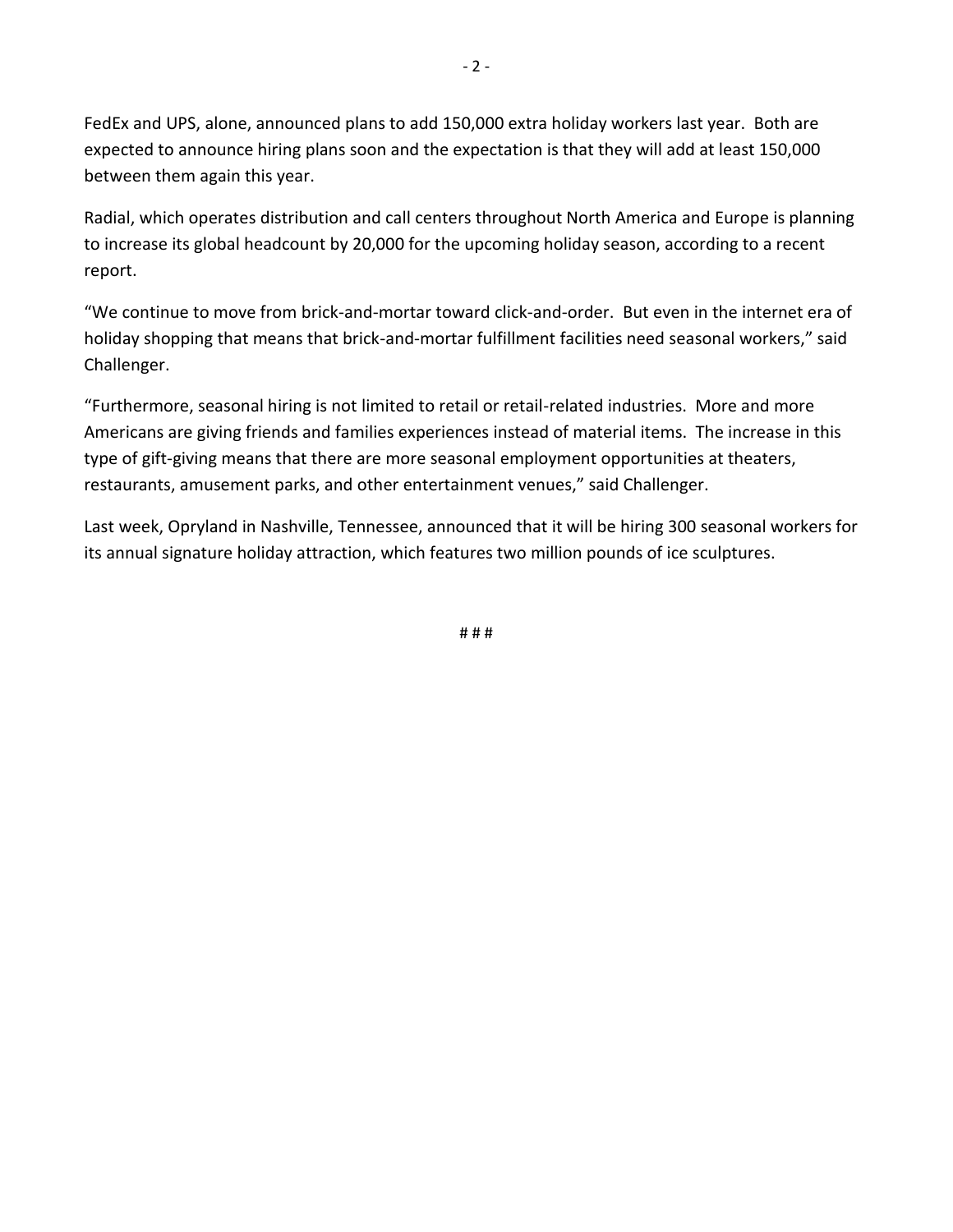## **JOBS ADDED IN RETAIL TRADE**

## **October, November, December, 2005-2016**

|                | Oct     | <b>Nov</b> | <b>Dec</b> | <b>TOTAL</b> | % Change |
|----------------|---------|------------|------------|--------------|----------|
| 2005           | 122,300 | 392,700    | 196,600    | 711,600      | 0.2%     |
| 2006           | 150,600 | 427,300    | 169,000    | 746,900      | 5.0%     |
| 2007           | 87,900  | 465,400    | 167,600    | 720,900      | $-3.5%$  |
| 2008           | 38,600  | 213,600    | 72,700     | 324,900      | -54.9%   |
| 2009           | 45,100  | 317,100    | 133,600    | 495,800      | 52.6%    |
| 2010           | 149,800 | 339,200    | 158,600    | 647,600      | 30.6%    |
| 2011           | 134,200 | 390,600    | 154,500    | 679,300      | 4.9%     |
| 2012           | 138,700 | 485,400    | 99,600     | 723,700      | 6.5%     |
| 2013           | 159,600 | 443,100    | 184,100    | 786,800      | 8.7%     |
| 2014           | 182,800 | 412,200    | 154,100    | 749,100      | -4.8%    |
| 2015           | 194,800 | 409,500    | 134,500    | 738,800      | $-1.4%$  |
| 2016           | ???     | ???        | ???        | 0            |          |
| <b>AVERAGE</b> | 127,673 | 390,555    | 147,718    | 665,945      |          |

*Source: Challenger, Gray & Christmas, Inc., with data provided by the U.S. Bureau of Labor Statistics*